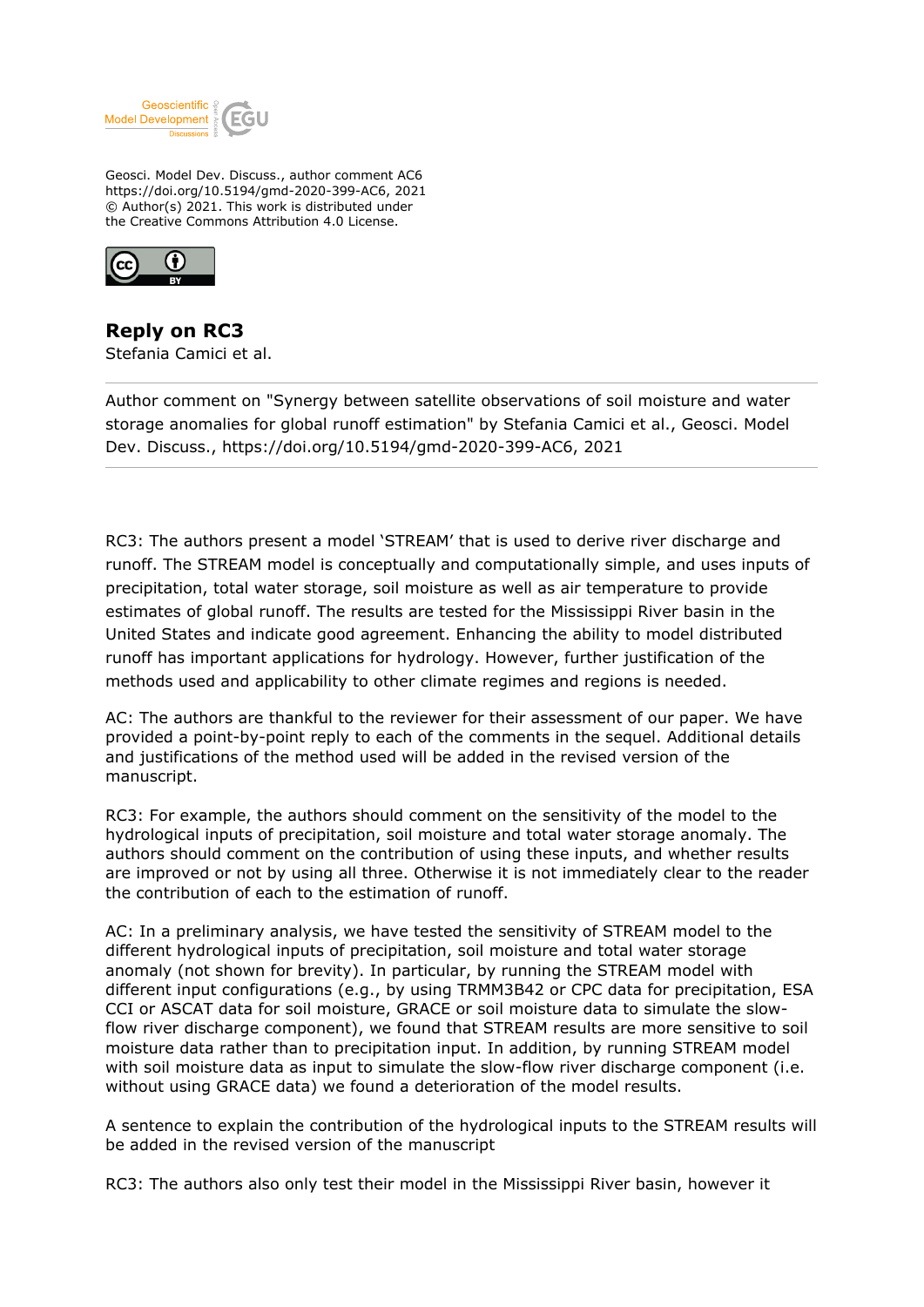would be interesting and informative to address the performance of this model in different regions including more arid basins, snow-dominated, lots of topography, heavily managed, etc. The study indicates it is a 'global' model so more discussion of its applicability worldwide is needed.

AC: The intent of the paper is to describe a model that could be used for the estimation of river flow (and runoff) worldwide. However, as correctly stated by the reviewer, the model results are only shown for the Mississippi River basin and even if the model could be applied at global scale, the "Global" in the title may not be appropriate for this manuscript. For that, in the revised version of the manuscript, "Global" in the title will be removed.

Concerning the applicability of the model to other climate regimes and regions, the authors are preparing a new manuscript where STREAM model has been tested on 5 pilot basins (Mississippi, Amazon, Niger, Danube and Murray-Darling) across the world with good model performances. Preliminary results have been shown at EGU conference in 2020 (https://meetingorganizer.copernicus.org/EGU2020/EGU2020-13718.html) and 2021 (https://meetingorganizer.copernicus.org/EGU21/EGU21-14175.html).

Specific comments:

 $\overline{\phantom{a}}$ 

RC3: Line 208 - Can the authors provide the depth of the soil moisture used in this study.

 $\_$  , and the set of the set of the set of the set of the set of the set of the set of the set of the set of the set of the set of the set of the set of the set of the set of the set of the set of the set of the set of th

AC: Satellite soil moisture observations obtained by the ESA CCI soil moisture product refer to first centimeters of soil (2-3 cm). However, in the STREAM formulation we used a root-zone soil moisture product derived by the surface ESA CCI satellite soil moisture product, by applying the exponential filtering approach in its recursive formulation as in Albergel et al. (2009). For that, the root zone soil moisture used in the STREAM model is referred to the first layer of the model, whose depth varies approximatively from 5 to 20 cm.

RC3: Line 262 - Given that the authors only validate in the Mississippi basin, can they comment on how different climate regimes could impact the accuracy of the modeled runoff in particular more snow-dominated basins. Can the authors comment on the validation of the snow module.

AC: The Mississippi basin contains different climatic regimes, particularly if we consider the differences between the eastern and western parts of the basin. As anticipated before, the authors are preparing a new manuscript where STREAM model has been tested on 4 additional basins (Amazon, Niger, Danube and Murray-Darling) thus exploring a larger variability of climatic regimes, as well as soil and land use characteristics.

In the revised paper we will add specific comments about the model performances in snowdominated basins. The detailed testing of the snow module is also under investigation, but it is beyond the purpose of this paper.

RC3: Line 300 - Can the authors provide additional information on how they resolve the differences in spatial and temporal scale between the various input data sets provided. In particular, the coarser scale of the GRACE data.

AC: Concerning the spatial scale, air temperature, soil moisture, precipitation and GRACE data have been resampled over the precipitation spatial grid at 0.25° resolution through a bilinear interpolation. For the temporal scale, air temperature soil moisture and precipitation data are available at daily time step, while monthly GRACE data have been